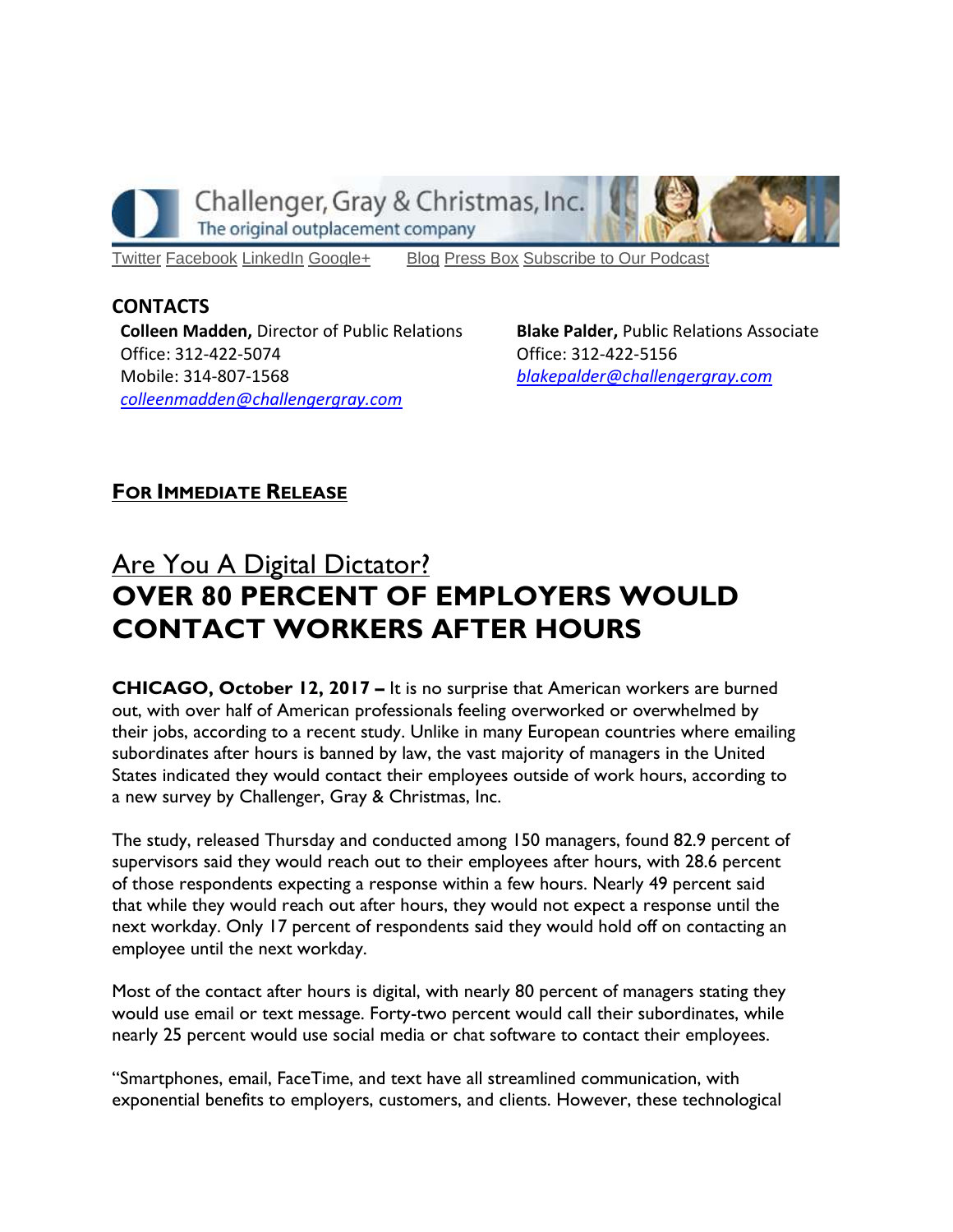*advantages also weaken the boundary between work and home life, adding to the feeling of burnout," said Andrew Challenger, Vice President of Challenger, Gray & Christmas, Inc.*

*"Even though almost half of respondents said they wouldn't expect a response until the next workday, most employees feel the need to answer their bosses in a timely manner, worrying about it until the issue is handled. This constant pressure not only negatively impacts morale, but also likely results in subpar work, as workers feel they are constantly on call, with no real downtime," said Challenger.*

*According to the survey, respondents indicated the after-hours contact should be workrelated. The majority of managers (87 percent) said they would contact a subordinate after work with a work-related emergency, while 41 percent said they would do so for other professional reasons. Twenty-nine percent said they would contact a subordinate with a personal emergency, while just over 20 percent said they would do so for social or strictly personal reasons.*

*"Emergencies do happen, and a work emergency is one of the more appropriate times to contact a subordinate outside of the workday. Additionally, a number of industries and professions, like health care, legal, and many sales positions, require bosses and employees to be in contact after hours," said Challenger.*

*"However, there should be a clear policy on when these communications will occur and what is expected of the employee. Moreover, managers should be mindful that after-hours communications keep their staff on the clock and will likely contribute to their feeling overworked and unable to disconnect, especially if it's a normal occurrence," added Challenger.*

*Most companies do not have any kind of policy on contacting subordinates after work, according to the Challenger survey. Nearly 88 percent of companies have no policy on contacting workers outside working hours, and only 3 percent are working on one.*

*# # #*